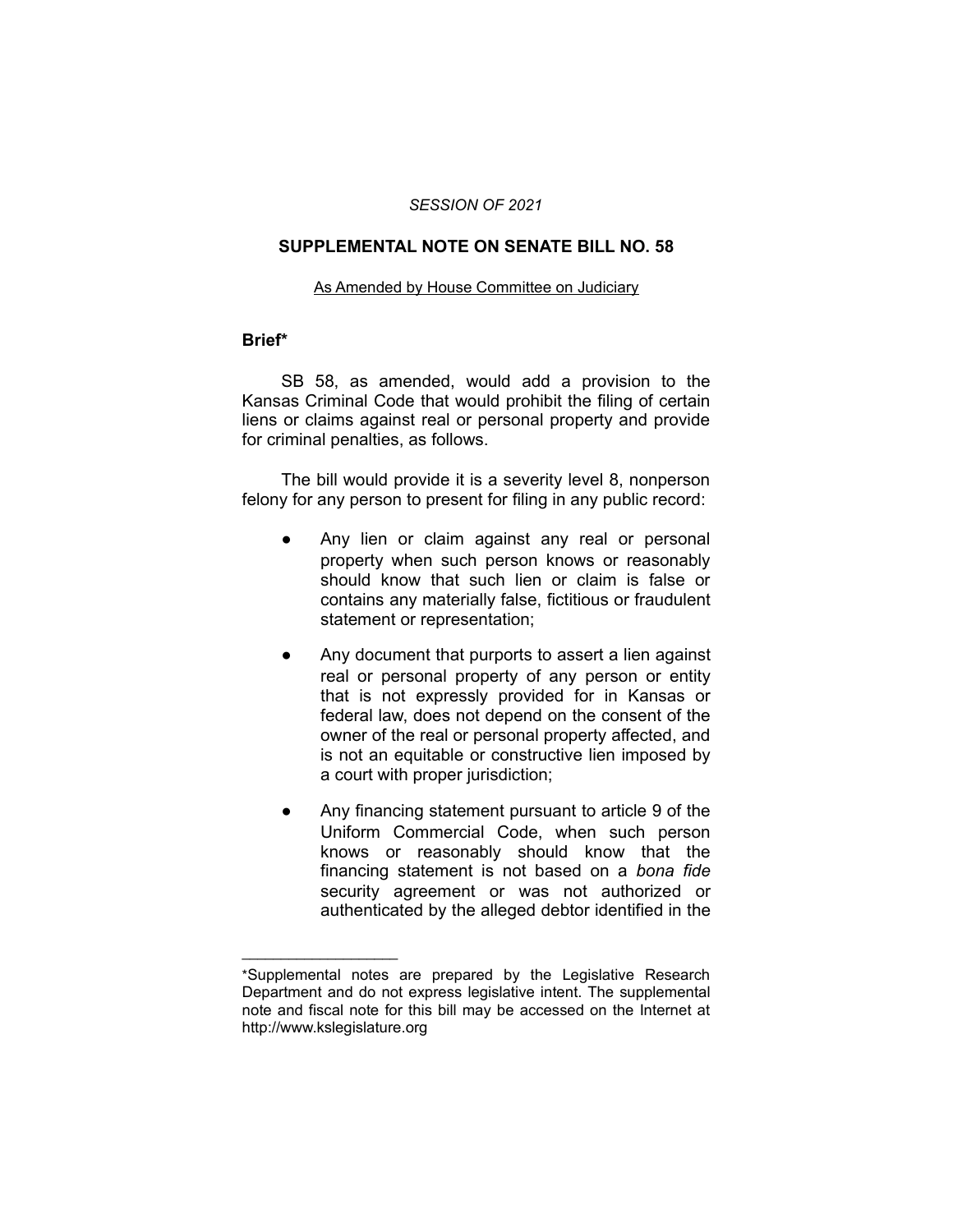financing statement or the debtor's authorized representative; or

● Any document filed in an attempt to harass an entity, individual or public official, or obstruct a governmental operation or judicial proceeding, when such person knows or reasonably should know that the document contains false information.

Under the new crime, it also would be unlawful for any person to violate a court order issued pursuant to the statute governing an expedited process to review and determine the validity of liens and claims against real or personal property. In that statute, the bill would add to this process a requirement that, if the court orders the lien or claim to be set aside, the court's findings of fact and conclusions of law must include:

- An order prohibiting the person who filed such lien or claim from filing any future lien or claim with any filing officer without approval of the court that enters the order; and
- A provision stating that a violation of the order may subject the party in violation to civil and criminal penalties.

The bill also would require any order finding that a lien or claim is fraudulent to include a provision stating a violation of the order may result in civil and criminal penalties, and remove a provision providing for a specific penalty of imprisonment of up to 120 days, a fine not to exceed \$1,000, or both.

The bill would make technical amendments to ensure consistency in statutory references and phrasing.

The bill would be in effect upon publication in the *Kansas Register.*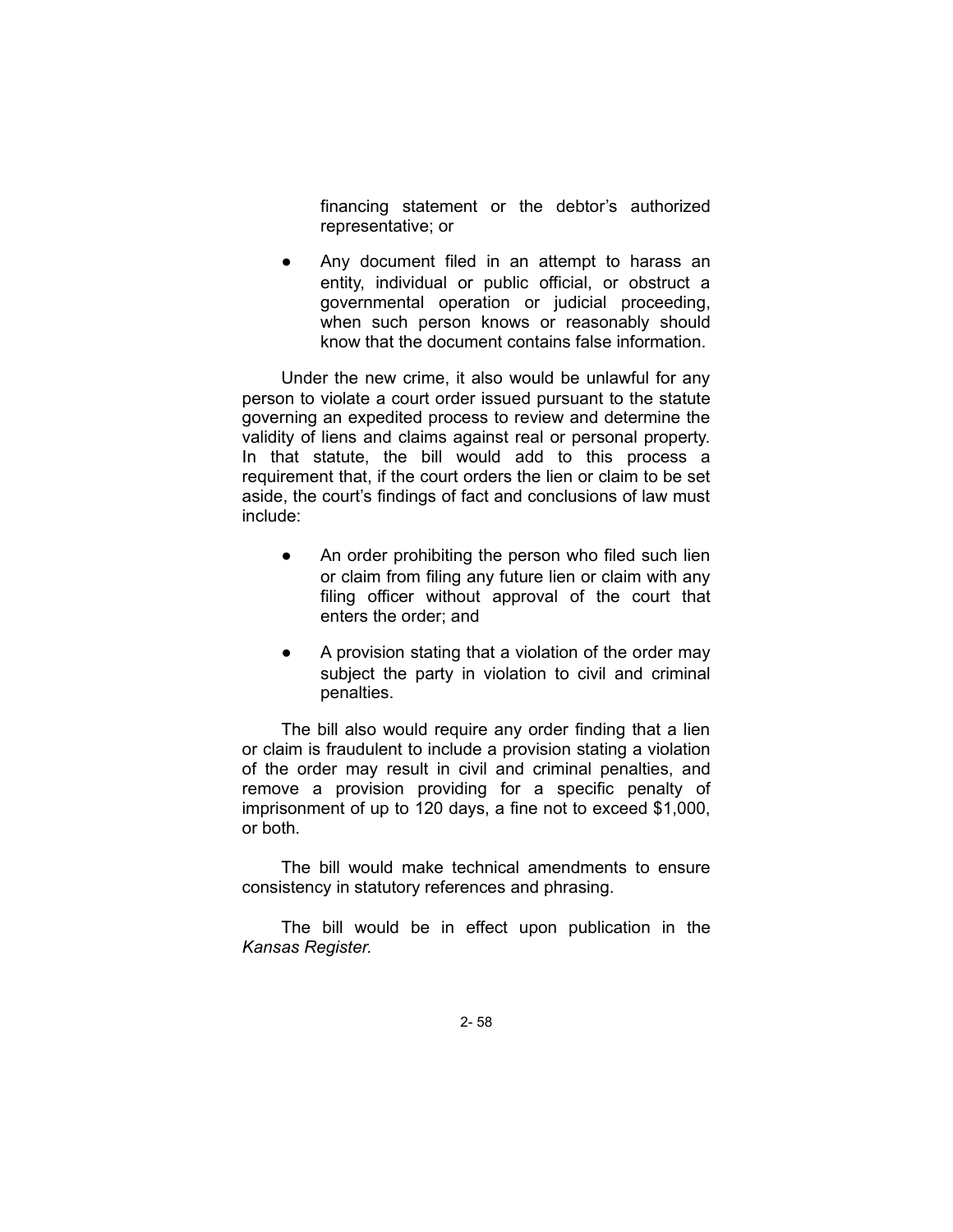# **Background**

The bill was introduced in the Senate Committee on Judiciary at the request of the Office of the Attorney General (OAG).

# *Senate Committee on Judiciary*

In the Senate Committee hearing on February 3, 2021, representatives of the OAG, Kansas District Judges Association, League of Kansas Municipalities, and the Office of the Secretary of State, and a representative of the Kansas Association of Chiefs of Police, Kansas Peace Officers Association, and Kansas Sheriffs Association testified as **proponents** on the bill. The proponents generally stated this bill is needed to address fraudulent lien filings made with the intent to harass public officials and employees. No other testimony was provided.

### *House Committee on Judiciary*

In the House Committee hearing on March 15, 2021, the conferees appearing in the Senate Committee again testified as **proponents** on the bill. No other testimony was provided.

On March 18, 2021, the House Committee amended the bill to make it effective upon publication in the *Kansas Register.*

# **Fiscal Information**

According to the fiscal note prepared by the Division of the Budget on the bill as introduced, the Office of Judicial Administration (OJA) indicates enactment of the bill could have a fiscal effect on the Judicial Branch because it creates a new crime, which could result in more time spent by court employees and judges processing and deciding these cases. Enactment of the bill could also increase the amount of